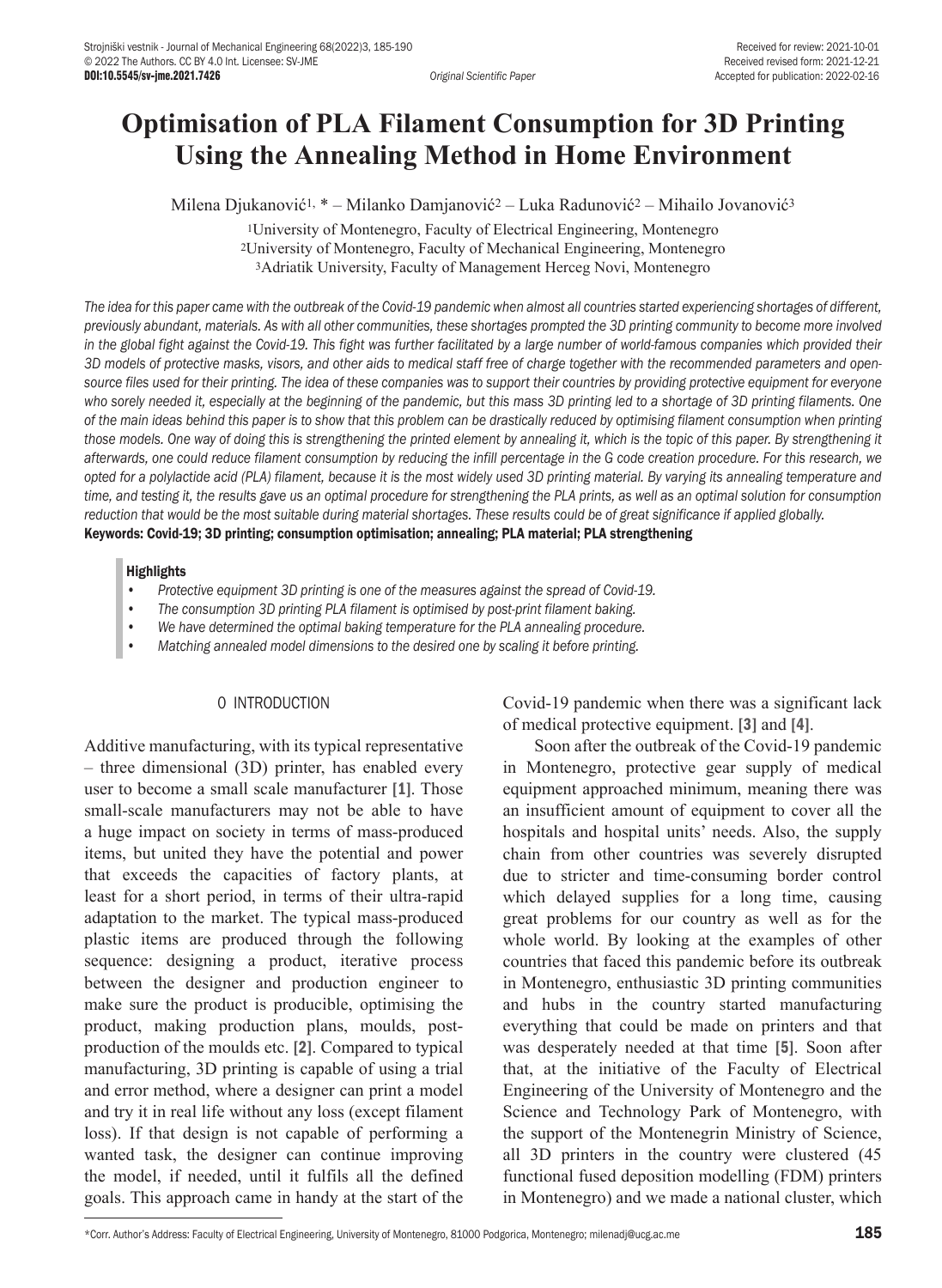altogether resembles a mass production company since all printers printed the same models of protective equipment as per the standards provided by the Institute of Public Health of Montenegro [6]. The most printed equipment were protective visors, together with publicly available models of oxygen masks and tubes for respirators that were manufactured as spare parts for medical units if needed [7].

The exponential growth of infected people increased the demand for protective visors to such a high degree that the 3D printing cluster barely managed to produce sufficient quantities [8]. As mentioned, stricter border controls were hampering imports that soon enough reflected on the manufacturing of visors, as Montenegro does not have its filament production. This "Printing crisis", that hit 3D printing manufacturers in Montenegro after two weeks into the pandemics, could have been partially postponed by somehow optimising the consumption of filaments until the newly ordered filament crossed the border and became available [9].

This paper aims to precisely describe the process of strengthening the polylactide acid (PLA) 3D printing material, which is performed via the annealing process, which makes it possible to reduce the amount of material used in printing. Annealing of plastic drastically increases its firmness, tensile strength and temperature resistance, and is a well-known procedure in plastic injection moulding, but not so widespread in the post-production of 3D printed parts [10]. This process requires heating a printed element to a temperature between glass transition and melting and waiting for a certain amount of time to harden. By creating a perfect blend of the chosen annealing temperature and time, later tests of the specimens in our experimental equipment, yielded optimal numbers which may be used in optimising 3D models, so that the number of 3D printed elements can be greater for the same amount of the used material [11].

# 1 METHODOLOGY

## 1.1 Materials

The goal of this research is to analyse the annealing process of the PLA filament, most commonly used in 3D printing, make tensile strength graphs showing the relation between annealing temperature and time and choose the best annealing process that is suitable for small scale 3D manufacturers who do not have spacious workshops and who are not capable of superprecision "baking".

The filament used in this research is a standard PLA filament, commercially available in a mid-range quality, printed with standard PLA printing settings (205 °C head temperature, 60 °C bed temperature) on Craftbot FLOW IDEX XL 3D printer [12] and [13]. Since the PLA is a polymer, it has two types of molecular structures: chaotic and partially organised – amorphous and semicrystalline [14]. When the filament is melted, its molecular chains become disorganised (amorphous), flexible and elastic. Due to rapid cooling, its molecular structure remains the same, and its tensile strength, firmness and heat resistance are inferior to the organised chain structure, which is crystalline [15].

Hence, in order to arrange those polymer chains from amorphous to semi-crystalline structure, the temperature needs to be within a certain range for a certain amount of time. "Activation temperature" of organising the chains is called a glass transition temperature [16]. It ranges from the lower temperature point within the annealing process and for the PLA material it is 65 ℃, up to the melting temperature, which is around  $160$  °C – the upper-temperature point. Choosing the right temperature is not that easy to achieve, but the closer the temperature is to the melting point (still in semi-crystalline transition state) the more uniform/merged will be the printed layers. Furthermore, by merging its layers, an object is less likely to "snap" on the printing plane, as shown in Fig. 1, but the printed element will be highly deformed, thus the decision to merge the layer or not depends on the purpose/use of the object [17].



*– side view*

Tensile strength testing was performed on the testing setup shown in Fig. 2, with the calculated sensor precision of 1 %, using the specimens/samples (also see Fig. 2) divided into 5 batches with 5 different annealing temperatures for 3 different baking times [18].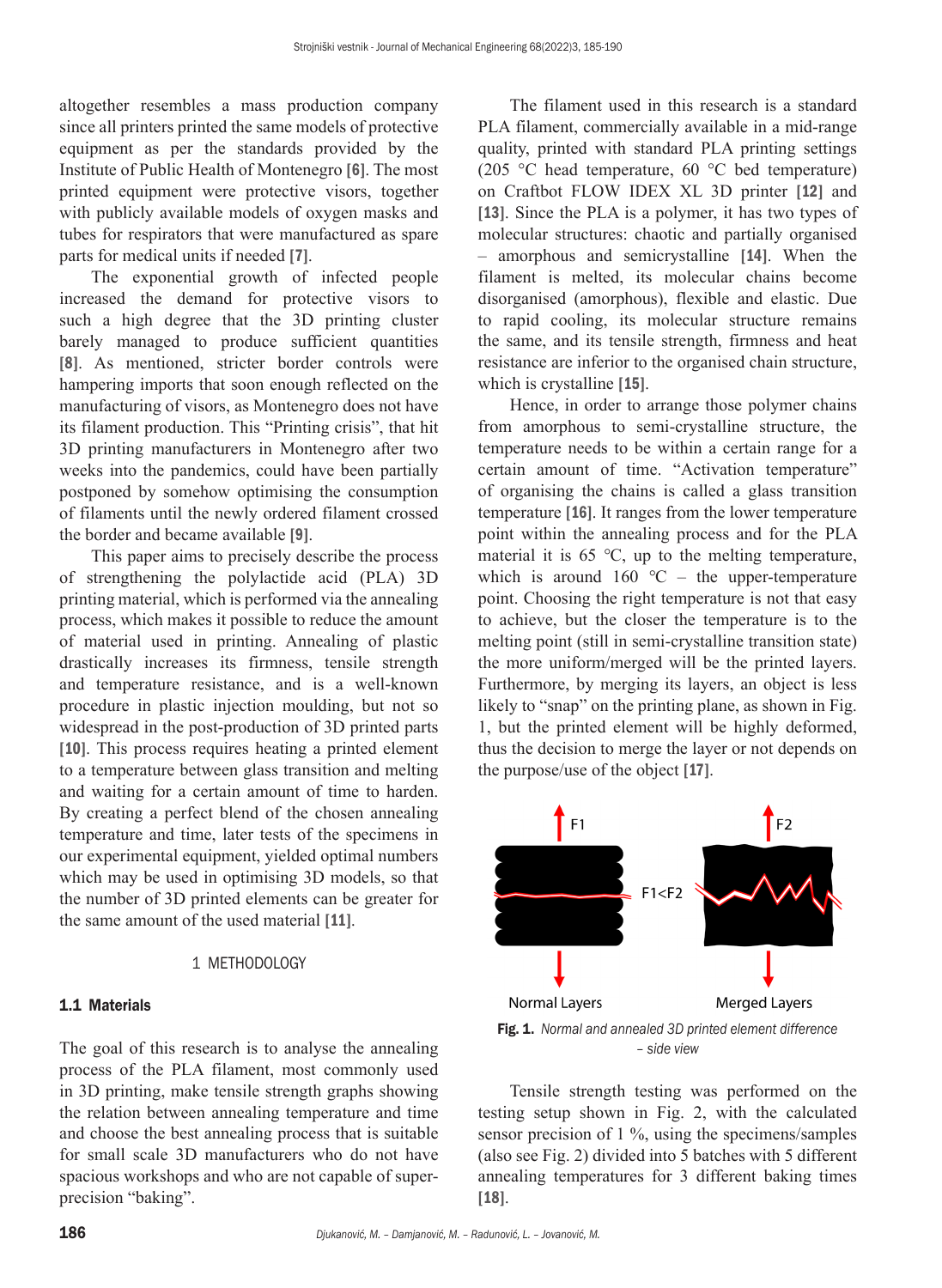

Fig. 2. *Tensile strength tester and specimen dimensions (units in mm)*

# 1.2 Process Parameters

Results obtained from the tensile strength tester at different baking temperatures and times were entered in "Force value" fields shown in Table 1, and then averaged for each of the columns in the Table and plotted in graphs for easier readability. Baking times were: (30, 60 and 90) minutes, and baking temperatures were: room temperature (i.e. no baking), (70, 90, 110 and 130) ℃ [17].

Table 1. *The table used for tensile strength test results*

| Test num. 1 | Baking time: 30 min / 60 min / 90 min |    |                                                 |     |  |  |
|-------------|---------------------------------------|----|-------------------------------------------------|-----|--|--|
|             | Annealing temperature                 |    |                                                 |     |  |  |
| Spec. num.  | 70                                    | 90 | 110                                             | 130 |  |  |
|             |                                       |    | Force value Force value Force value Force value |     |  |  |
| 2           |                                       |    | Force value Force value Force value Force value |     |  |  |
| 3           |                                       |    | Force value Force value Force value Force value |     |  |  |
| 4           |                                       |    | Force value Force value Force value Force value |     |  |  |
| 5           |                                       |    | Force value Force value Force value Force value |     |  |  |
| Avg. value  |                                       |    | Force value Force value Force value Force value |     |  |  |

Specimens shown in Fig. 3 were printed on a Craftbot FLOW IDEX XL 3D printer, as mentioned before, with the following printing parameters – Head temperature 205 ℃, bed temperature 60 ℃, infill 100 % and Z movement 0.2 mm, as shown in Fig. 4. Computer aided manufacturing (CAM) slicing software used in this G code creation is CraftWare. For the best possible adhesion on the aforementioned 3D printer, we added a "raft" underneath the model, to ensure the specimen was completely parallel to the printing bed and without any warping or layer shifting.

Printing was done in sets, with three specimens on each set [19].

| Basic<br>Advanced            | <b>Foundation</b><br>Temperature   | <b>Dual Extruder</b><br>GCode |                                 |   |                |
|------------------------------|------------------------------------|-------------------------------|---------------------------------|---|----------------|
| Resolution                   |                                    | V Top/Bottom Shell            |                                 |   |                |
| Extrusion Width              | $0.400 \, \text{mm}$ $\Rightarrow$ | Type                          | Parallel Ines<br>۰              |   |                |
| Laver Height                 | $0.200 \text{ mm}$ $\hat{=}$       | <b>Top/Bottom Layers</b>      | E<br>ö<br>$\overline{a}$        |   |                |
| Draw Speed                   | 60 mm/s $\Rightarrow$              | <b>Thickness</b>              | 0.800 mm, 0.800 mm              | ٠ |                |
| Extruder                     |                                    | Density/Midth                 | 100% 章<br>100%                  | ٠ |                |
| <b>Filament Diameter</b>     | $1.750$ mm $\Rightarrow$           | Speed                         | 100%                            |   |                |
|                              |                                    | Min.Line Length               | $1.0 \,\text{EW}$ $\oplus$      | ÷ | к              |
| <b>Flow Adjust</b>           | 100%                               | ZigZag Optimization           | $2.0$ EW $\Rightarrow$          |   |                |
| Vertical Shell               |                                    | Ande/Increment                | 90° 0<br>45°                    | ٠ | s.             |
| Loop Count                   | $2 \text{ boxes}$                  | V Frable Mirro-Travels        |                                 |   |                |
| Thidmess                     | 0.800 mm                           | $\sqrt{Imf}$                  |                                 | τ |                |
| Lock H and V Shell Thickness | $\overline{a}$                     |                               |                                 | ٠ |                |
| Vertical Shell Offset        | $0.000 \, \text{mm}$ .             | Type                          | Paralel Ines<br>۰               |   |                |
| Perimeter Width              | 100%                               | Density Midth                 | 100%<br>120%                    | ٠ |                |
| Perineter Speed              | 60% ÷                              | Speed                         | 125%                            |   |                |
| Loop Density/Width           | 100%<br>100%                       | Angle/Increment               | $210^{\circ}$ $\uparrow$<br>45* |   | $\overline{m}$ |
| Loop/Infil Overlap           | $0.1$ EW $\oplus$                  | Vase Mode                     |                                 |   |                |
| Path Smoothing               | $0.08 \Leftrightarrow$             | Spiralize                     |                                 |   |                |
| $V$ Fix winding errors       |                                    |                               |                                 |   |                |
|                              |                                    |                               |                                 |   |                |

Fig. 3. *Printing parameters and the printed model, shown in CraftWare software*

After the printing of all sixty-five specimens, they were classified into two groups. One group of five was used for non-hardened testing and those results were put in a separate table, while the other sixty specimens were separated first into three groups (for different baking times), and then all the mentioned groups were further each divided into four smaller groups intended for different baking temperatures. Since this research is intended for small scale 3D printing manufacturers around the globe (using our data for optimising the filament use), it was not appropriate to "bake" the specimens in expensive laboratory ovens, but rather in a standard, cheap electric kitchen oven, that every house or a small-scale manufacturing facility should have or should be able to easily acquire. The baking was done by first heating the oven to the desired temperature, then letting the temperature settle for ten minutes, then putting five specimens inside the oven, until the selected time elapsed, then letting specimens cool to room temperature outside the oven. All specimens were firstly heat-treated/annealed and exposed to the same standard room temperature/ humidity conditions before testing on the tensile strength testing unit, so as to obtain the testing results which would be as objective as possible.

#### 2 EXPERIMENTAL RESULTS

Small irregularities like PLA filament uneven moisture level, various degrees of purity of different filament segments, some external factors like room temperature and humidity may affect each print differently, so the more specimens used for the same test, the better. The results of tensile strength tests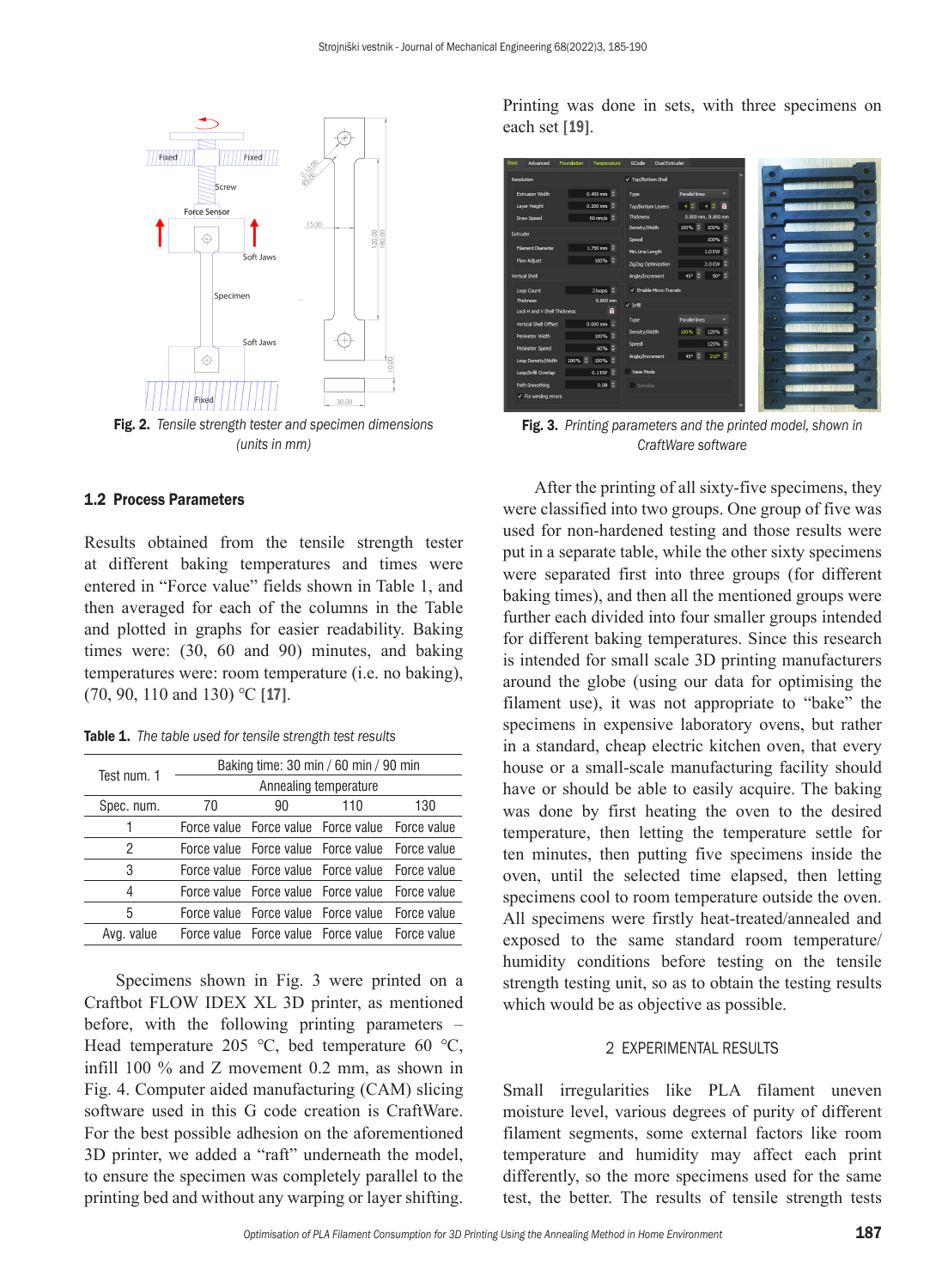are shown in Table 2 (in Newtons) and are visually presented in graphs shown in Fig. 4 [20].

Table 2. *Testing results for baking time, a) 30 min, b) 60 min, and c) 90 min*

| 70 °C                 | Baking time: 30 min<br>90 °C |           |                                              |  |  |  |  |
|-----------------------|------------------------------|-----------|----------------------------------------------|--|--|--|--|
|                       |                              |           |                                              |  |  |  |  |
|                       |                              |           | Annealing temperature                        |  |  |  |  |
|                       |                              | 110 °C    | 130 °C                                       |  |  |  |  |
|                       | 6699.16N                     | 6403.13N  | 6342.62 N                                    |  |  |  |  |
| 6505.92 N             | 6675.30N                     | 6393.00 N | 6336.54 N                                    |  |  |  |  |
| 6565.43 N             | 6736.34N                     | 6451.49 N | 6394.52 N                                    |  |  |  |  |
| 6525.43 N             | 6695.32N                     | 6412.18 N | 6355.55 N                                    |  |  |  |  |
| 6606.44 N             | 6778.40 N                    | 6491.80 N | 6434.48 N                                    |  |  |  |  |
| 6542.61 N             | 6716.91 N                    | 6430.32 N | 6372.74 N                                    |  |  |  |  |
| Baking time: 60 min   |                              |           |                                              |  |  |  |  |
|                       |                              |           |                                              |  |  |  |  |
| 70 °C                 | 90 °C                        | 110 °C    | 130 °C                                       |  |  |  |  |
| 6643.88 N             | 6815.51 N                    | 6529.45 N | 6472.24 N                                    |  |  |  |  |
| 6599.76 N             | 6770.26N                     | 6486.09N  | 6429.25 N                                    |  |  |  |  |
| 6658.08 N             | 6830.08N                     | 6543.41 N | 6486.07N                                     |  |  |  |  |
| 6627.71 N             | 6798.94 N                    | 6513.56 N | 6456.49N                                     |  |  |  |  |
| 6599.45 N             | 6769.95N                     | 6485.78 N | 6428.95N                                     |  |  |  |  |
| 6625.77 N             | 6796.95N                     | 6511.66 N | 6454.60 N                                    |  |  |  |  |
|                       |                              |           |                                              |  |  |  |  |
| Annealing temperature |                              |           |                                              |  |  |  |  |
| 70 °C                 | 90 °C                        | 110 °C    | 130 °C                                       |  |  |  |  |
| 6600.04N              | 6769.53N                     | 6487.05 N | 6430.55 N                                    |  |  |  |  |
| 6621.25N              | 6791.28N                     | 6507.89 N | 6451.22 N                                    |  |  |  |  |
| 6631.96N              | 6802.27 N                    | 6518.42 N | 6461.65N                                     |  |  |  |  |
| 6697.77 N             | 6869.77 N                    | 6583.11 N | 6525.78 N                                    |  |  |  |  |
| 6632.54 N             | 6802.86N                     | 6518.99 N | 6462.22 N                                    |  |  |  |  |
| 6636.71 N             | 6807.14N                     | 6523.09 N | 6466.28N                                     |  |  |  |  |
|                       | 6509.81 N                    |           | Annealing temperature<br>Baking time: 90 min |  |  |  |  |

Compared to the non-hardened specimens, whose averaged deformation resistance was 5711 N, the annealed ones showed a significantly greater deformation resistance, which was around 20 % greater than before the annealing process. As the annealing temperature exceeds glass transition, the molecular structure of long polymer chains becomes more and more organised, resulting in a stiffer element, but as the temperature rises to the melting temperature, the cross-section area of the specimen shrinks as the elongation of the longitudinal axis increases, thus creating higher pressure on that area, resulting in a slightly lower deformation resistance. Temperatures higher than 130 ℃ were not taken into consideration both due to the aforementioned problem and the problem with material deformation that would present a big problem when trying to anneal some 3D printed elements intended for mechanical manipulation, such as artistic design elements or something similar [17].



Fig. 4. *Tensile strength graph with annealing time; a) 30 min, b) 60 min, and c) 90 min*

Higher baking temperatures caused deformation of the tensile test material and elongation of around 10 % (*x*-axis shown in Table 3). Shrinking of the cross-section (*y*, *z*-axis in Table 3) is a bit lower than elongation – around 9  $\%$  at the mentioned higher baking temperatures, up to the melting point of the specimen when horizontal elongation increases rapidly.

|  | Table 3. Deformation of the specimens |  |  |
|--|---------------------------------------|--|--|
|--|---------------------------------------|--|--|

| Deformation |  | Baking temperature [°C] |    |     |
|-------------|--|-------------------------|----|-----|
| [%]         |  |                         | 10 | 130 |
|             |  |                         |    |     |
|             |  |                         |    |     |
|             |  |                         |    |     |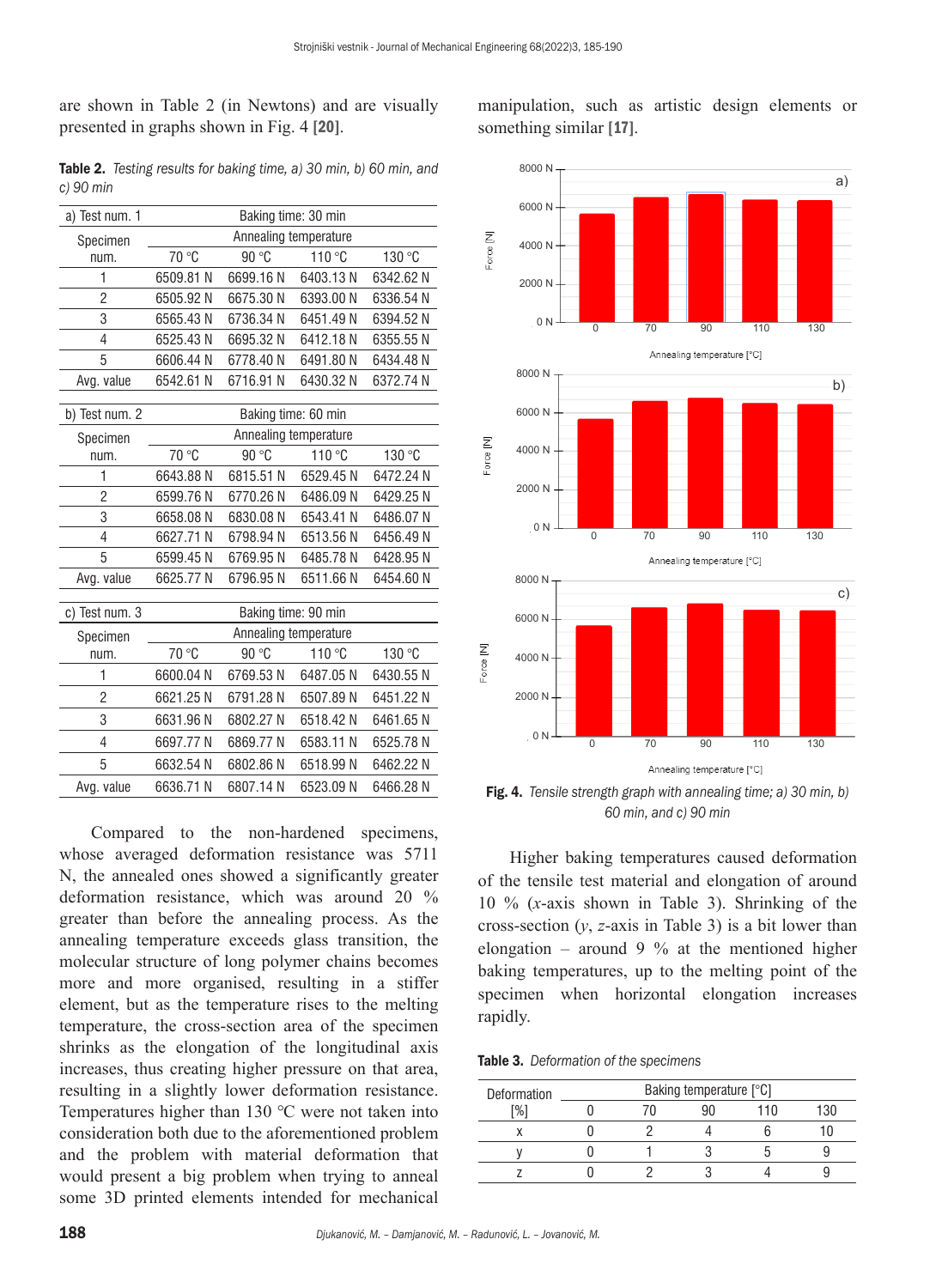By arranging averaged data in one table and creating a baking temperature-time matrix as shown in Table 4, one can decide if it is prudent to invest more time in annealing the printed elements if the result is only a small difference in tensile strength.

Table 4. *Baking temperature-time matrix*

| <b>Baking time</b> |         | Baking temperature [°C] |         |         |         |
|--------------------|---------|-------------------------|---------|---------|---------|
| [min]              |         | 70                      | 90      | 110     | 130     |
| 30                 | 5711.83 | 6542.61                 | 6716.91 | 6430.32 | 6372.74 |
| 60                 | 5711.83 | 6625.77                 | 6796.95 | 6511.66 | 6454.60 |
| 90                 | 5711.83 | 6636 71                 | 6807.14 | 6523.09 | 6466.28 |

In Fig. 5 we can see the normal distribution of the data of the test tube baked most optimally. It gives us information not only on the average value of the force that this sample can withstand, but also gives us the data on the maximum and minimum force measured during the testing as well as the data on the frequency of occurrence of this force. This was done with the testing of one hundred specimens baked for 60 min at 90 ℃.







Allowing temperature to penetrate through the walls of a printed element to its internal layers, a better semi-crystalline structure can be obtained and the stiffness of the element will be higher, as shown

in Fig. 6, but that will take a lot of time for some prints, so it is important to have a plan that will strike a perfect balance between the time spent and the level of obtained tensile strength.

## 3 CONCLUSIONS

With the aforementioned plan related to the filament strengthening method, one can save a lot of material while mass-producing some elements, but the problem is that a regular home oven would be inadequate for the sheer number of prints. Fixing that just by boiling prints in water instead of baking them in the oven would save a lot of time, as the printed element only needs to be heated to a specific temperature (that happens to match the water boiling temperature). The deformation that occurs at this tested temperature and the annealing time range was measured to be below 5 %, which is quite acceptable for most of the 3D printed elements, and just by simply fixing the scale of the element when creating the G code, that deformation would approach zero after the annealing [21]. This study concluded that the material optimisation of 3D printed elements was easily doable using the PLA annealing process explained in this paper. With this kind of optimisation, small scale manufacturers may save a lot of filament material in the long term, which is highly useful for the situations like the one that emerged this year with the Covid-19-related "filament shortage crisis" in Montenegro [22].

#### 4 ACKNOWLEDGEMENTS

This research was funded by the Ministry of Science in Montenegro, grant number 02/2-062/20-892/2, within the frame of the project "3D printing research" and innovations  $-$  Covid-19" and grant number 03/1-062/20-518/1, within the frame of the project "Digital Forensics and Data Security in Montenegro".

## 5 REFERENCES

- [1] Gibson I., Rosen, D.W., Stucker B. (2015). *Additive Manufacturing Technologies*. Springer New York, [DOI:10.1007/978-1-4939-2113-3](https://doi.org/10.1007/978-1-4939-2113-3).
- [2] Mongeon, B. (2016). *3D Technology in Fine Art and Craft: Exploration of 3D Printing, Scanning, Sculpting and Milling*. Routledge Publishing, Oxfordshire, [DOI:10.4324/9781315730455](https://doi.org/10.4324/9781315730455).
- [3] Redwood, B., Schoffer, F., Garret, B. (2017). *The 3D Printing Handbook: Technologies, Design, and Applications*. 3D Hubs B.V., Amsterdam
- [4] Tarfaoui, M., Nachtane, M, Goda, I., Qureshi, Y., Benyahia, H. (2020). 3D printing to support the shortage in personal